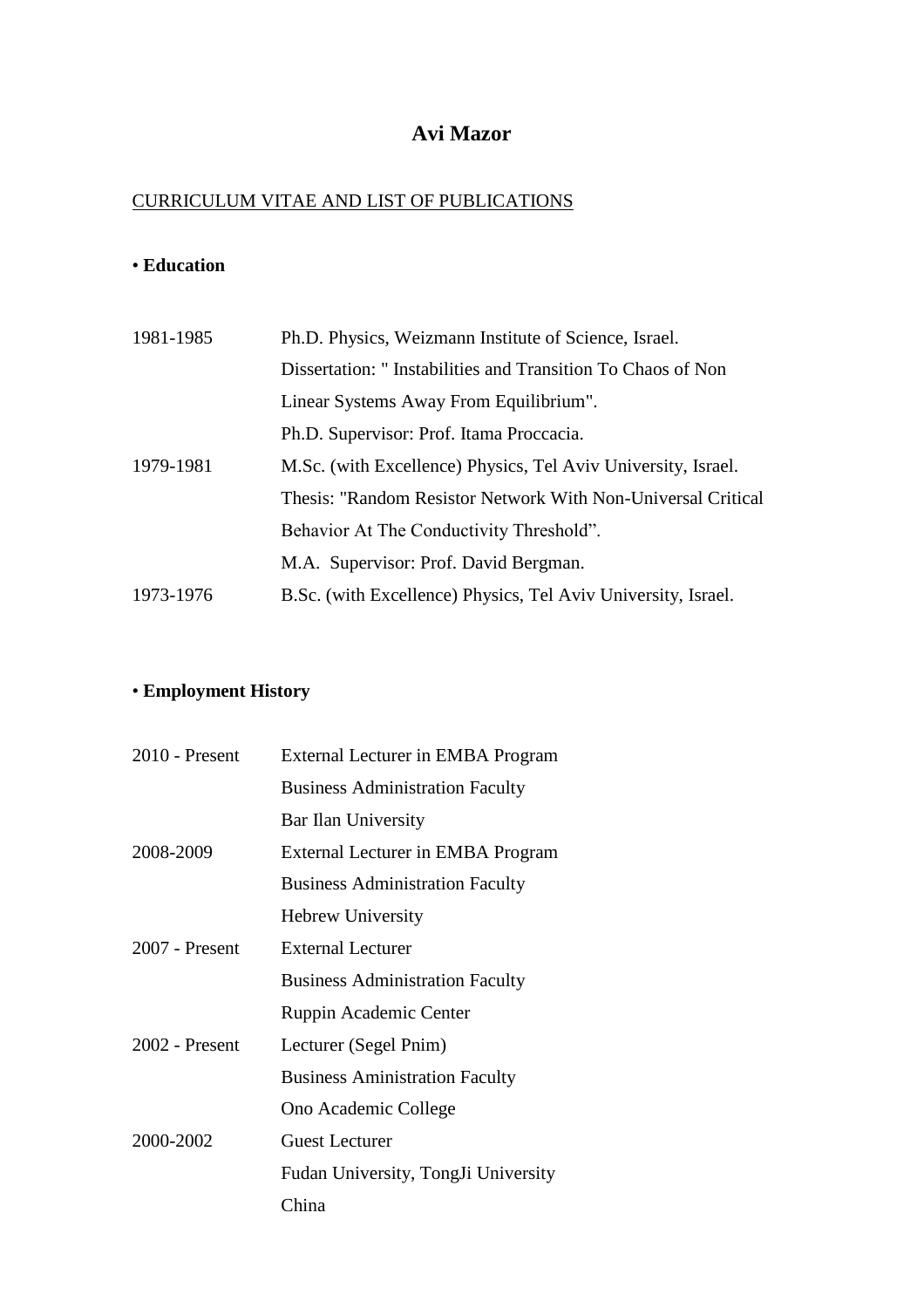1985-1988 Guest Lecturer and Researcher University of California, University of Michigan, University of Tuscon Arizona, Paris University, The Technological Institute of Denmark

# • **Professional Activities**

| (a) Professional functions outside universities/institutions |                                                                  |  |
|--------------------------------------------------------------|------------------------------------------------------------------|--|
| $2010$ – Present                                             | <b>Managing Director</b>                                         |  |
|                                                              | Diadem Inc. based in Shanghai, China                             |  |
|                                                              | - Expert in international entrepreneurship. Responsible for      |  |
|                                                              | generating and managing deals and flow of business               |  |
|                                                              | opportunities, new projects, and new business initiatives.       |  |
|                                                              | Working in cooperation with Israeli and other foreign companies  |  |
|                                                              | and Chinese companies, Diadem initiates and manages projects     |  |
|                                                              | in the areas of communication, software and Internet.            |  |
| 2002-2010                                                    | Managing Director and Co-Founder                                 |  |
|                                                              | - G&M International Inc. based in Shanghai, China                |  |
|                                                              | Expert in international entrepreneurship. Responsible for        |  |
|                                                              | generating and managing deals and flow of business               |  |
|                                                              | opportunities, new projects, and new business initiatives. G&M   |  |
|                                                              | International brings Israeli companies and investors to China to |  |
|                                                              | cooperate with Chinese companies and investors (e.g. sales,      |  |
|                                                              | manufacturing, mergers & acquisitions, joint projects, joint     |  |
|                                                              | R&D). G&M International also brings Chinese companies and        |  |
|                                                              | investors to do business in international markets.               |  |
| 2003-2004                                                    | <b>Official Contractor and Project Leader</b>                    |  |
|                                                              | The World Bank, USA                                              |  |
|                                                              | - Expert in venture capital business. Training Chinese venture   |  |
|                                                              | capital firms in South West China to develop infrastructure and  |  |
|                                                              | work methodologies compatible with those of Western venture      |  |
|                                                              | capital firms.                                                   |  |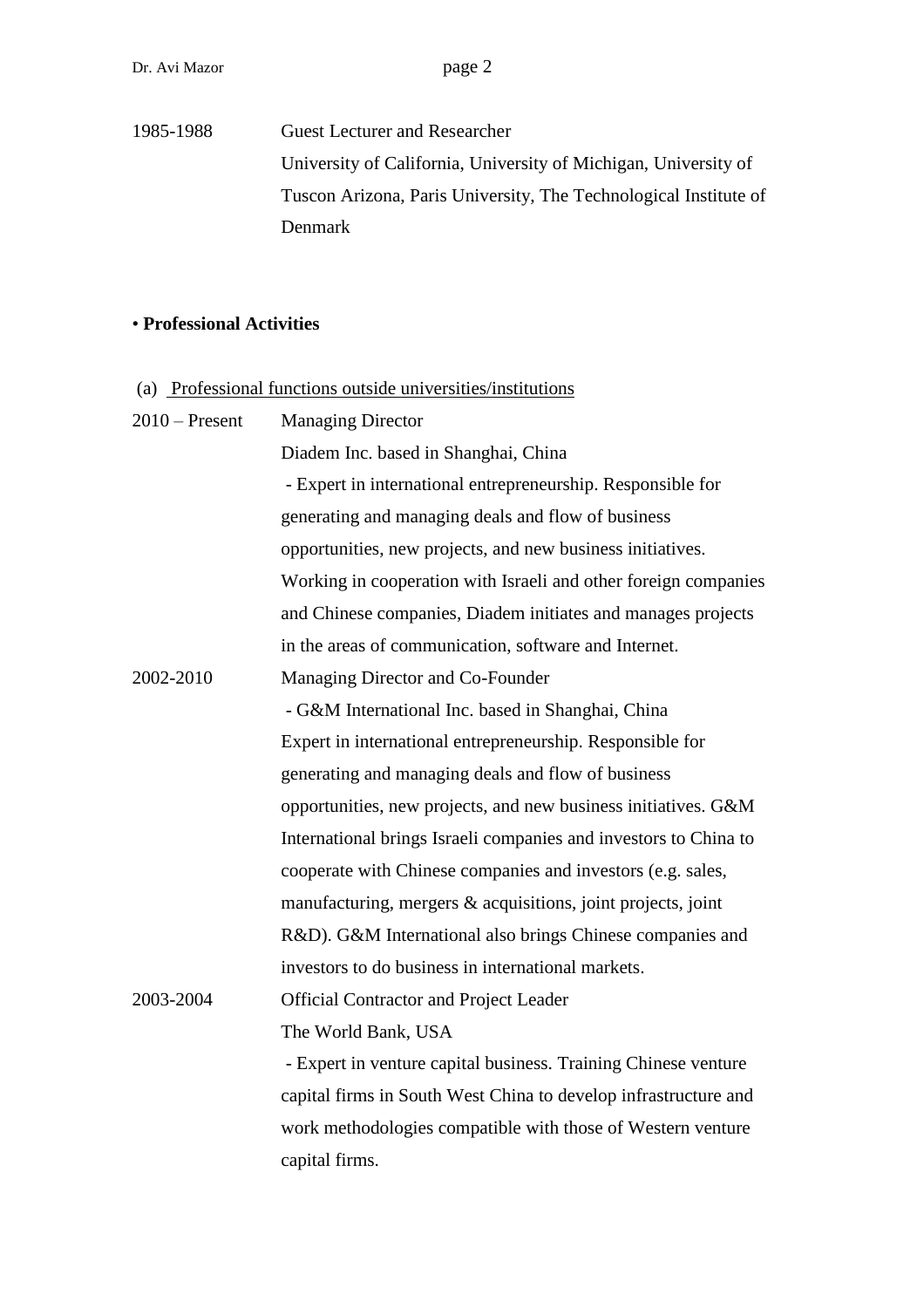| 2000-2002 | <b>Managing Partner</b>                                           |
|-----------|-------------------------------------------------------------------|
|           | <b>TeleSoft Partners Venture Capital</b>                          |
|           | Silicon Valley, USA                                               |
|           | - Expert in entrepreneurship. Making investments in startup       |
|           | companies in the areas of communication, software, Internet,      |
|           | semiconductors and information technologies. Actively helping     |
|           | the portfolio companies develop and grow, and eventually          |
|           | generate profitable exits.                                        |
| 1999-2000 | V.P. Investments, R&D Division                                    |
|           | Aura Investments Inc., Israel                                     |
|           | - Expert in entrepreneurship. Making investments in seed stage    |
|           | startup companies and helping these young startup companies       |
|           | grow and generate gains.                                          |
| 1995-1998 | <b>Managing Director</b>                                          |
|           | Motorola Ventures, Motorola Inc., USA                             |
|           | - Entrepreneur in residence of Motorola Inc. USA – seeding and    |
|           | managing new businesses of strategic importance to Motorola.      |
|           | Making investments in Israeli startup companies and helping       |
|           | them grow and mature, with the goal of capitalizing upon and      |
|           | leveraging their cutting-edge technologies on behalf of Motorola. |
| 1991-1995 | <b>Investment and Business Development Manager</b>                |
|           | Rafael Development Corporation, Israel                            |
|           | - This investment company was jointly held by Rafael, Discount    |
|           | <b>Investment Group and Elron Electronic Enterprises.</b>         |
|           | Expert in entrepreneurship. Initiated and seeded startup          |
|           | companies based on commercialization of military technologies     |
|           | and managed these new companies in their early phase.             |
| 1989-1991 | <b>Senior Researcher</b>                                          |
|           | Rafael – Israel Armament Authority, Israel                        |
| 1985-1988 | Senior Researcher and R&D Project Leader                          |
|           | Los Alamos National Laboratories, USA                             |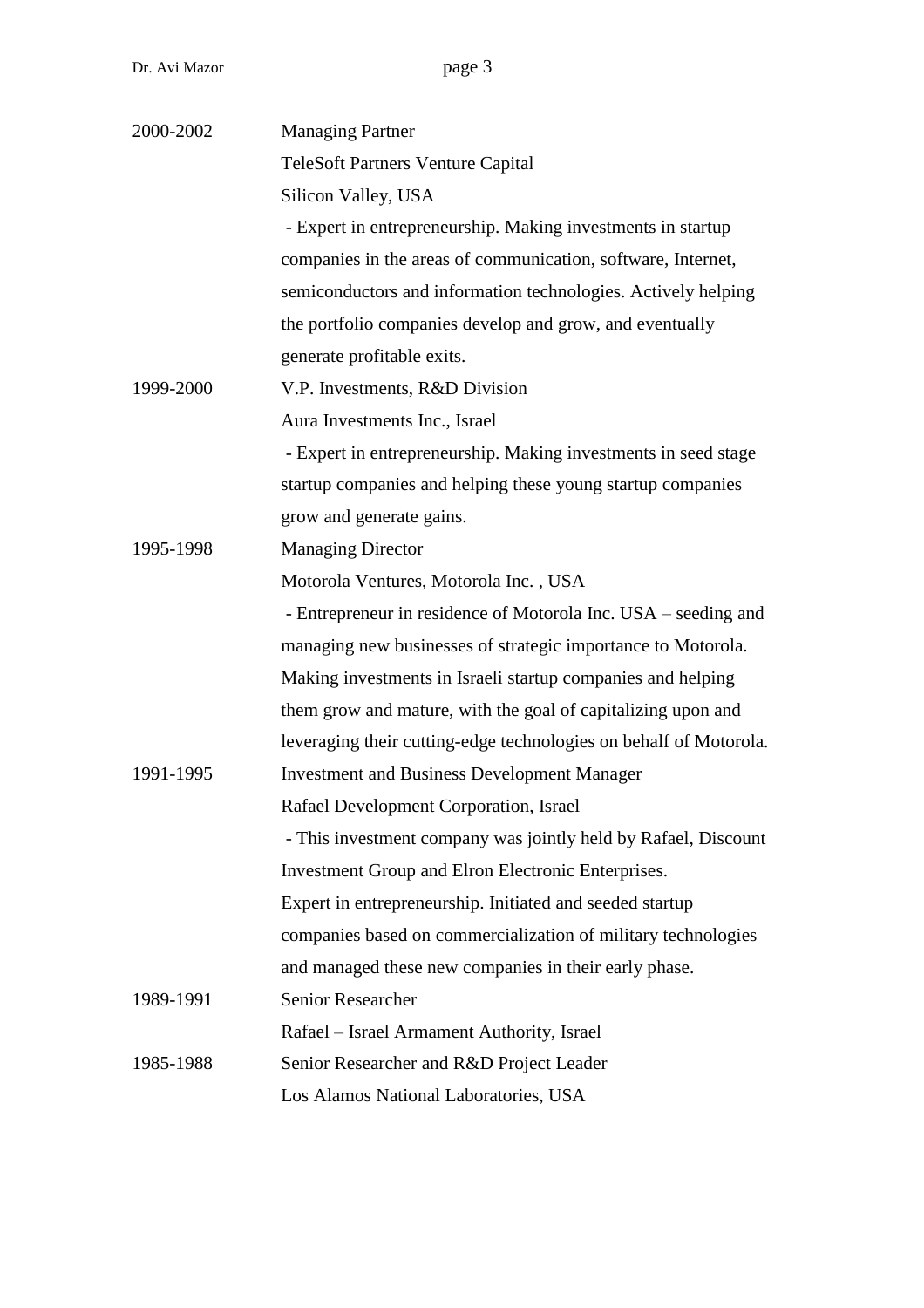- (c) Significant professional consulting
- 1989-1992 Academic Expert Consultant

Los Alamos National Laboratories and University of California, USA

(d) Membership in professional/scientific societies (past and present)

American Physical Society, Member

IVN – Israel Venture Network (social ventures), Member

Israel Environmental Industry Sector, Israel Export Institute, Chairman

## • **Educational activities**

(a) Courses taught

Graduate Courses

Business Development in Global Markets (Ono Academic College) Cross Cultural Negotiations: Western World and Communal World EMBA and IMBA Course (Bar Ilan University, Ruppin Academic Center)

Mergers & Acquisitions (Ono Academic College)

### Undergraduate Courses

Business Entrepreneurship- From Inception to Market Entry (Ono Academic College) Mergers & Acquisitions (Ruppin Academic Center) Social Business Entrepreneurship (Ruppin Academic Center)

## • **Awards, Citations, Honors, Fellowships**

### (a) Honors, Citation Awards

1985-1988 Post Doctoral Fellowship granted to a distinguished researcher. Los Alamos Laboratories Fellowship and University of California 1981 The Dean's Prize for Outstanding Achievements, Faculty of Exact Sciences, Tel Aviv University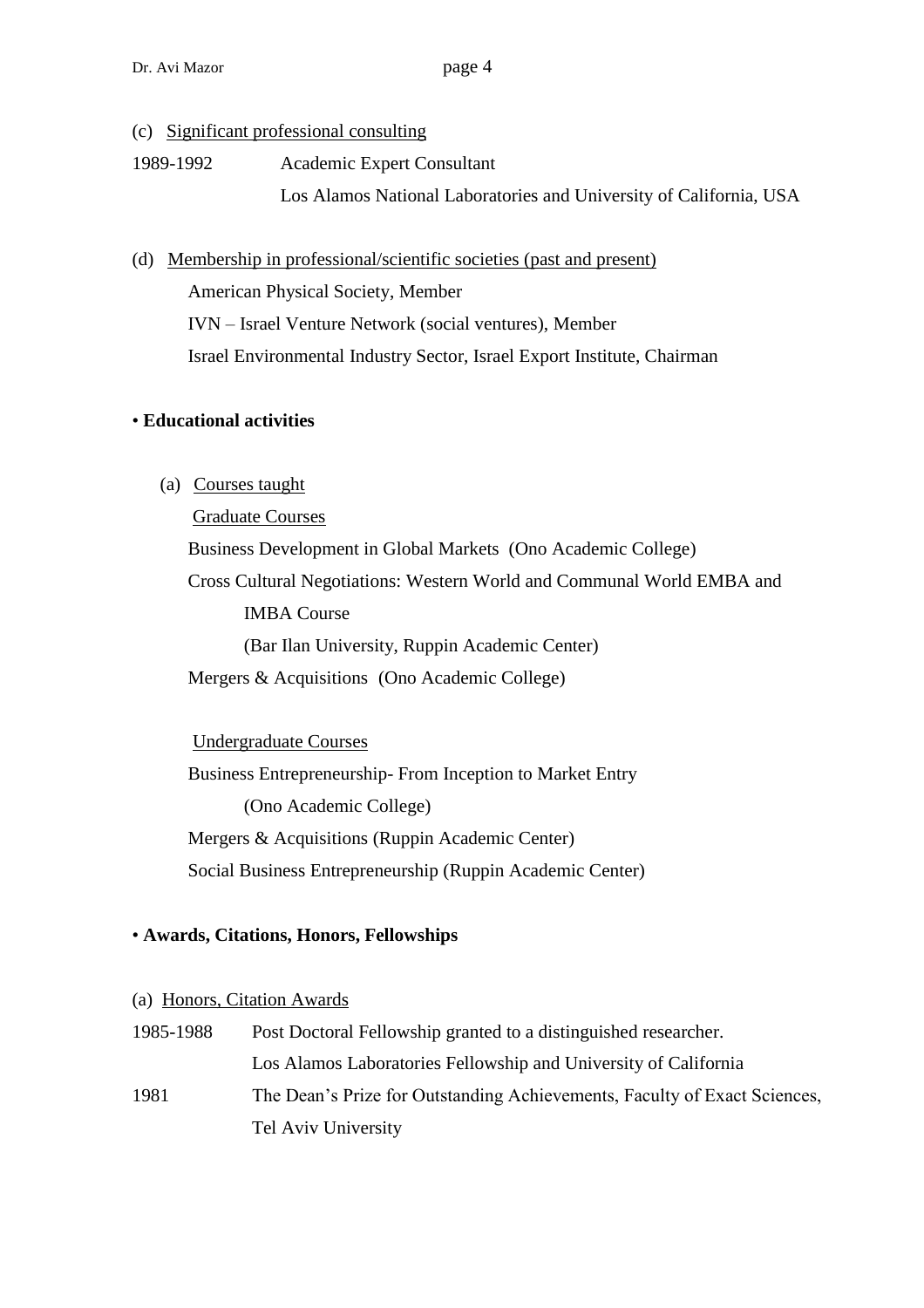#### • **Publications**

- (a) Refereed articles and refereed letters in scientific journals
	- A. Ben Mizrachi, I. Proccacia, N. Rosenberg, A. Scmidt, and H.G. Schuster, 1985, "Real and Apparent Divergencies in Low-Frequency Spectra of Nonlinear Dynamical Systems", Phys. Rev. A 31, 1830
	- A. Ben Mizrachi and I. Procaccia, 1985, "On the Wrinkling of Mode-Locked Tori in the Transition to Chaos" , Phys. Rev. A 31, 3990
	- A. Ben Mizrachi, I. Procaccia and P. Grassberger, 1984, "Characterization of Experimental (Noisy) Strange Attractors", Phys. Rev. A 29, 975
	- A. Ben Mizrachi, 1984, "On the Elimination of Irrelevant Variables in Non-Linear Systems", Phys. Rev. A 30, 2708
	- A. Ben Mizrachi and I. Procaccia, 1984, "Universal Power Law for the Dimension of Strange Attractors Near the Onset of Chaos" , Phys. Rev. Lett. 53, 1704
	- A. Ben-Mizrachi and I. Procaccia, 1983, "Microscopic Derivation of Non-Linear Hydrodynamics in Ordered Systems with Applications to Nematic Liquid Crystals", Phy. Rev. A 27, 2126
	- A. Ben Mizrachi and D.J. Bergman, 1981, "Non Universal Critical Behavior of Random Resistor Networks with a Singular Distribution of Conductances", J. Phys. C: Solid State Physc. 14, 909

Note: My previous family name was Ben Mizrachi

#### • **Lectures and Presentations at Meetings and Invited Seminars**

- (a) Presentation of papers at conferences/meetings (oral or poster)
- 2011. "Marketing Strategy For Israeli Companies in the China Market". The First International Conference on the China Market. Tel Aviv, Israel.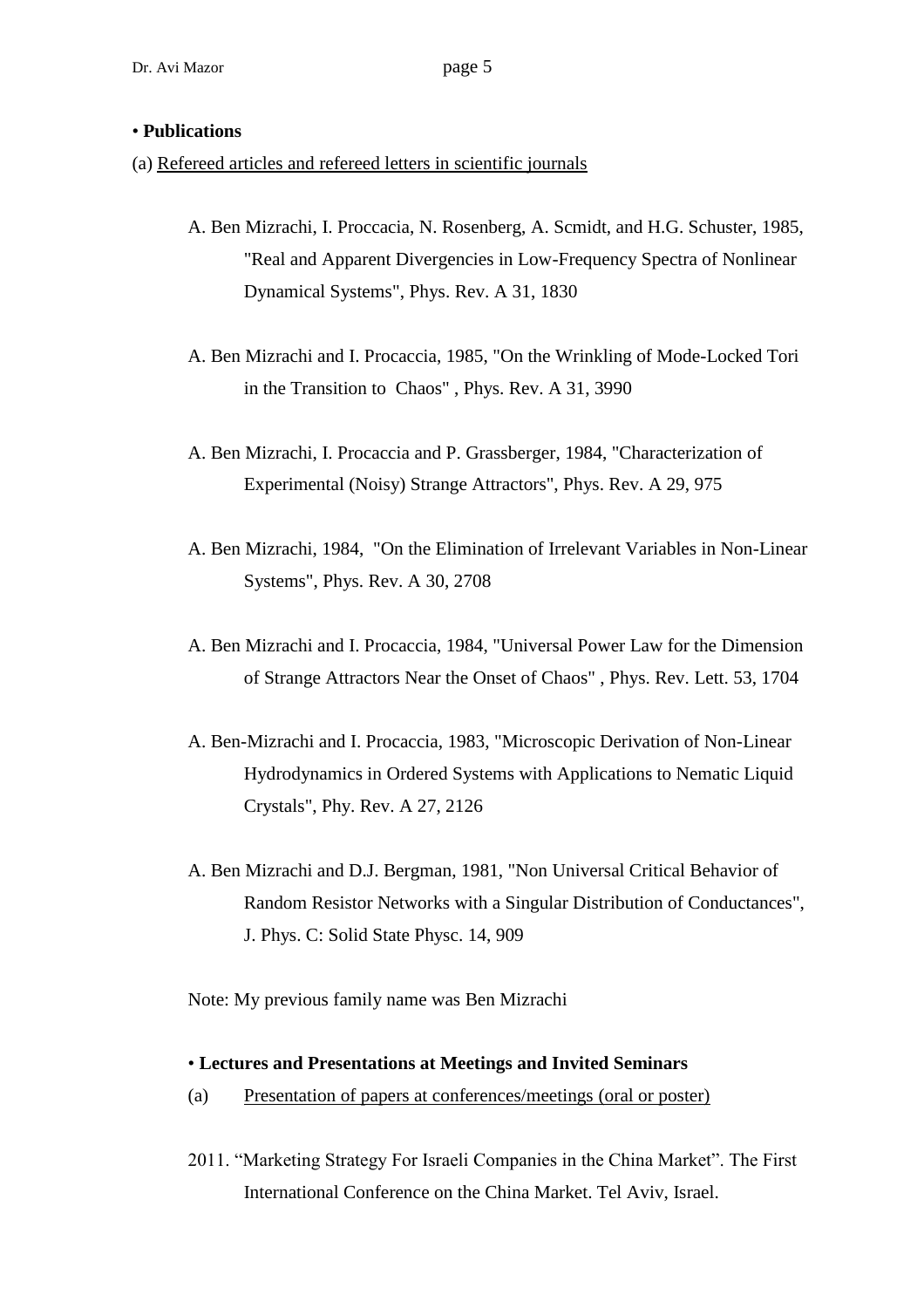#### • **Present Academic Activities**

- (a) Research in progress
	- "Does Distribution of Degrees and In-Degrees of Hubs in Networks of Patents' Citation Provide an Indication about the Status of the Market (Mature Saturated Market, Emerging Market, or other Intermediate Stage of the Market)?" With Dr. Arie Jacobi- Ono Academic College, Israel; Dr. Lev Muchnik- Hebrew University, Israel; and Dr. Fred Fachis- University of Pecs, Hungary.
	- Expected date of completion of first phase of the research, and submission of first article: End of 2014.
	- "Identifying System Failures In The Current Models Of Entrepreneurial Finance" With Dr. Gil Avnimelech- Ono Academic College, Israel.
	- Expected date of completion of first phase of the research, and submission of first article: End of 2014

#### • **Volunteering and contribution to the community**

Rishon StartUp Accelerator Member of the screening committee and mentor of seed stage startup companies.

Lecturer for non –profit social organizations, helping these societies develop activities to benefit Israeli society.

Volunteer for Micha - The Organization for Deaf Children, helping to raise funds to fuel the activities of this important non-profit organization.

## • **Additional Information**

### 2000-2002 Board Member

Portfolio startup companies of TeleSoft Partners Venture Capital Silicon Valley, USA